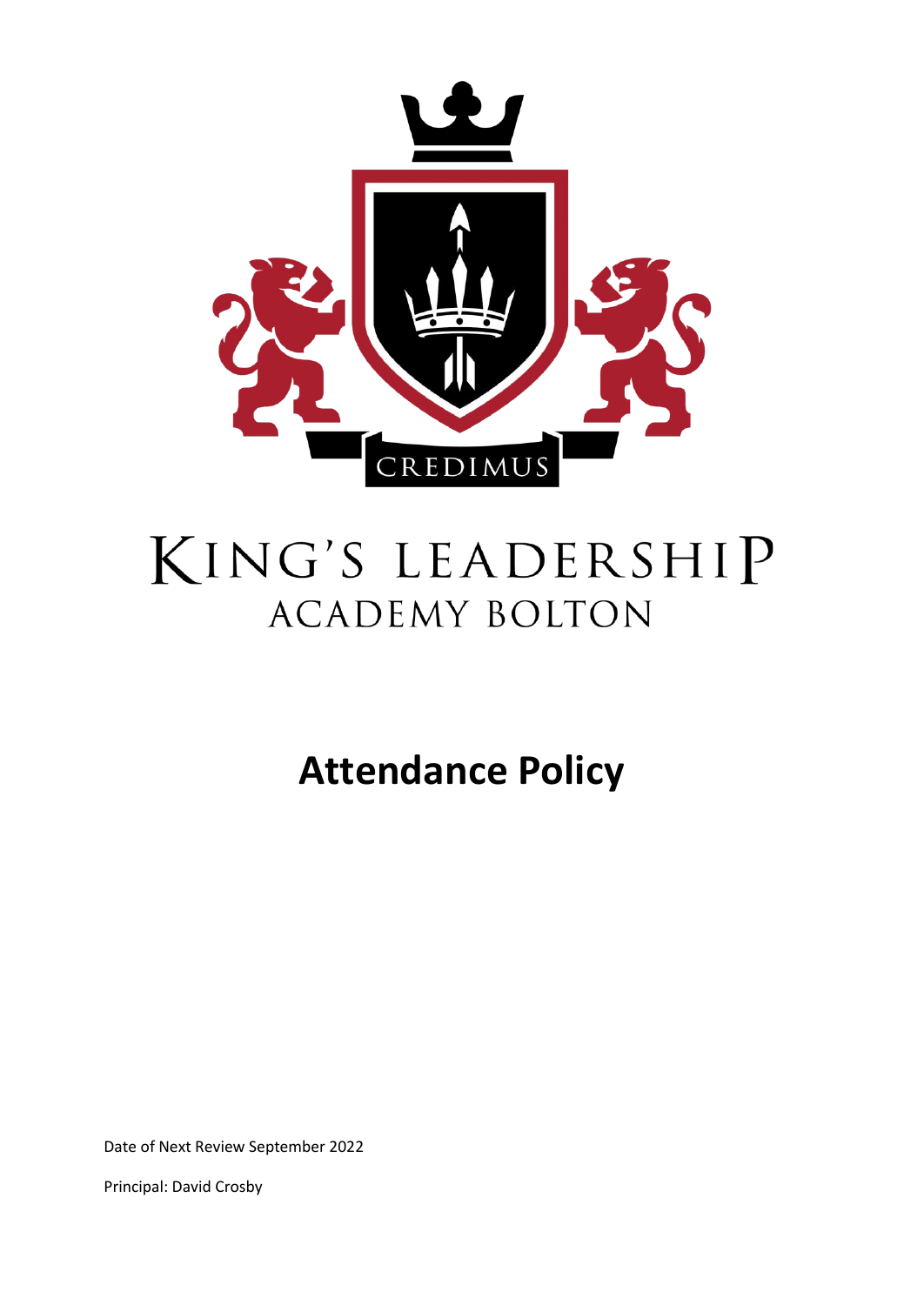### **Contents**

| 1.  |  |
|-----|--|
| 2.  |  |
| 3.  |  |
| 4.  |  |
| 5.  |  |
| 6.  |  |
| 7.  |  |
| 8.  |  |
| 9.  |  |
| 10. |  |
| 11. |  |
|     |  |
|     |  |
|     |  |
|     |  |
|     |  |
|     |  |
|     |  |
| 18. |  |
| 19. |  |
| 20. |  |
| 21. |  |

#### <span id="page-1-0"></span>**1. Introduction**

At King's Leadership Academy Bolton, we demand the highest standards of attendance from all our students so they may develop their full potential during their time at school. It is our aim to maintain a culture of excellence, attendance and punctuality. Missing out on education has a significant effect on students' life opportunities. Everyone associated with the school – students, parents, all teaching and support staff and external agencies must do all in their power to ensure that excellent attendance and punctuality maintain an integral part of the Academy's work.

We are committed to providing an education of the highest standards for all our students and endeavour to provide an environment where all students feel valued and welcome. Parents and students play a part in making our school so successful. Parents and teachers share the responsibility for supporting and promoting excellent school attendance and punctuality.

It is our duty to consistently strive to achieve a goal of 100% attendance for all children. Every opportunity will be used to convey to students and their parents/carers the importance of regular and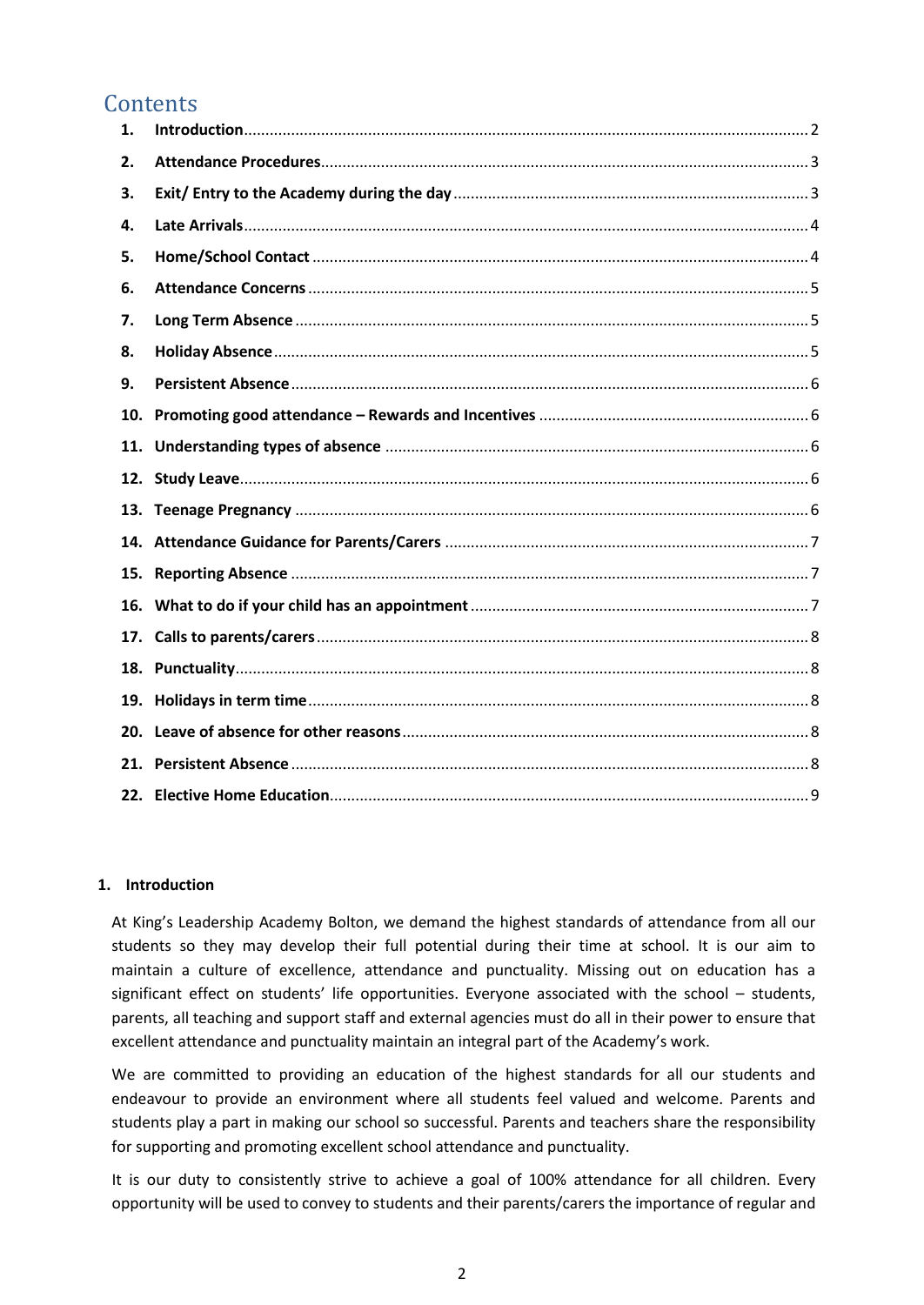punctual attendance.

For our children to take full advantage of the educational opportunities offered, it is vital your child is at school, on time, every day the school is open unless the reason for absence is unavoidable. The routines children develop around attendance and punctuality at school are the same as the expectations of any future employer in the world of work. High attainment, confidence with peers and staff and further aspirations depend on good attendance.

#### **Good Attendance is important because:**

- **I** Statistics show a direct link between under-achievement and absence;
- **B** Students make better progress, both socially and academically;
- **I** Students find school routines, school work and friendships easier to cope with;
- **B** Students find learning more satisfying;
- **B** Students are more successful in transferring between primary school, secondary school, higher education and employment or training.

#### <span id="page-2-0"></span>**2. Attendance Procedures**

#### **Doors open**

- **The Academy is open for students from 7:35am.**
- **Pupils should enter the building via the pupil entrance and report to their designated silent** reading room.
- **Pupils are expected to be silent reading from 8:00am in their designated rooms.**

#### **Registration**

- **Registers must be taken at the start of every lesson and at the start of Aspire time every day.**
- **Anyone taking students out of school for any reason must supply the Participation Co**ordinator with a list of names and then email the list the appropriate members of staff.
- **I** Staff must inform colleagues of any students taking part in events in school that require students to be off timetable.

#### **Recording Attendance**

Legally the register must be marked twice daily. This is once at the start of the Academy day, 8:05am and again for the afternoon session at 1:45pm.

#### **Outstanding Absence**

Any outstanding or unexplained absence (coded N) will be followed up by the Participation Coordinator or House Leader via contact with parents. Until contact is made, the absence will remain unauthorised. If within two weeks, the Academy has not received a justifiable reason for absence, it will be coded as unauthorised (code O) and the parents notified.

#### <span id="page-2-1"></span>**3. Exit/ Entry to the Academy during the day**

Students who need to leave during school hours must bring a letter from home and /or appointment card. Students must sign in and out of the Academy at the main reception and must not leave without authorisation. The Academy would encourage all appointments to be made after 2:30pm, so as not to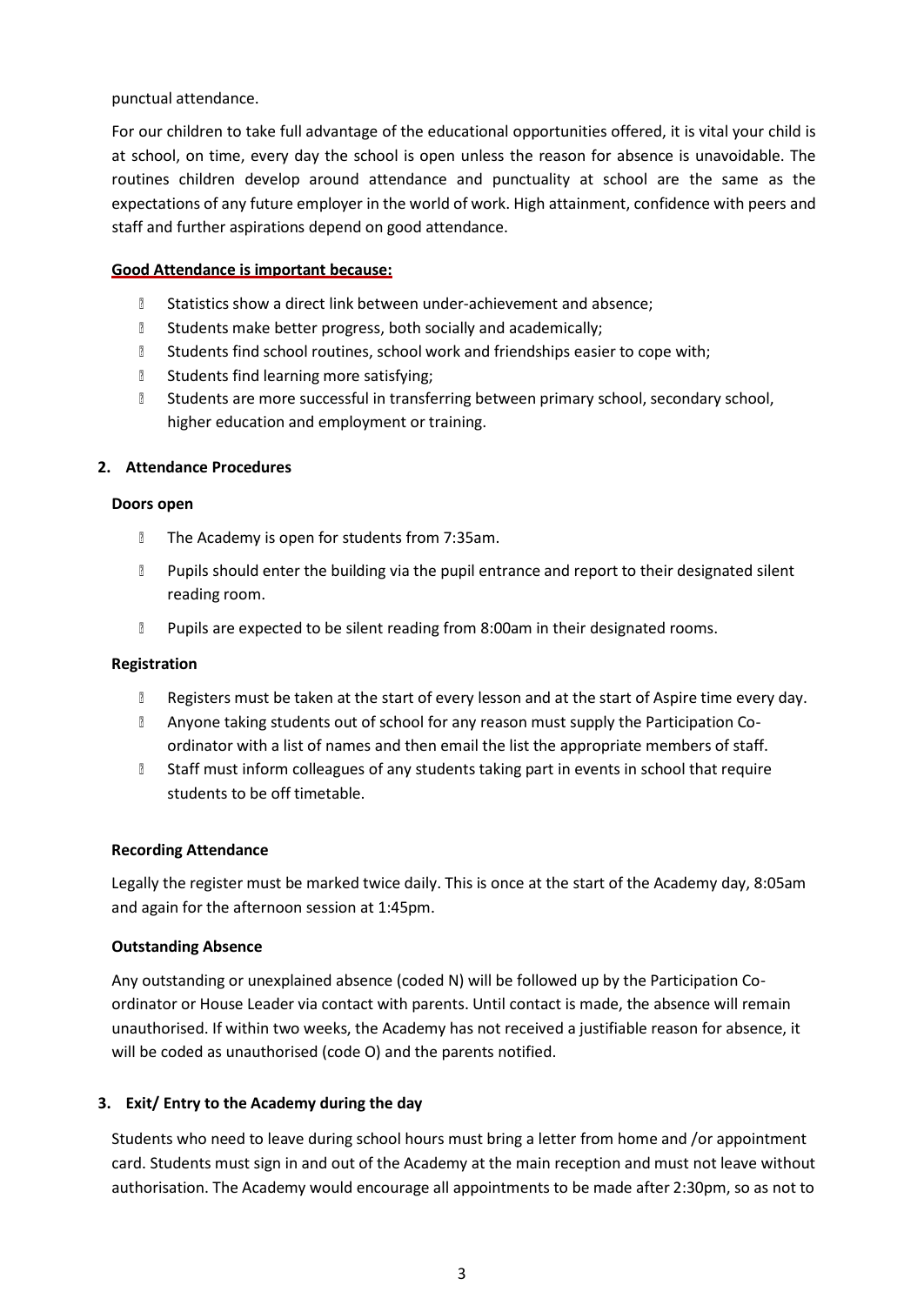impact on your child's learning.

#### <span id="page-3-0"></span>**4. Late Arrivals**

Students who arrive after 8:05am are late and must report to the main reception and sign the late register. Once recorded, students must go straight to their current lesson. All students who are late, for whatever reason, are coded L and must complete a late detention the same day. If a student is late more than once in a 7-day period, further consequences will apply. Students who are consistently late are disrupting not only their education but also that of others. Ongoing and repeated lateness is considered unauthorised absence and will be subject to legal action.

Parents/carers of students who have patterns of lateness will be contacted by the child's Academic Tutor, in the first instance, to discuss the importance of punctuality. If lateness persists, parents/carers will be invited to attend the Academy and discuss the problem and support offered. If support is not appropriate or is declined and the child has 10 or more sessions of unauthorised absence due to lateness in any 10-week period, the Academy may pursue legal action.

If a student is late after the registers close at 9:30am, the morning absence will be recorded as unauthorised, coded U and the parents/carers will be notified in writing. If a student is late due to a medical appointment, they will receive an authorised absence, coded M.

All these procedures are very important as in the event of a fire drill, it is vital there is an accurate record of who is on the Academy premises. It is equally important that all members of staff sign in **and out at the main reception.**

#### <span id="page-3-1"></span>**5. Home/School Contact**

#### **First Day Absence**

The Participation Co-ordinator will organise phone calls home when reasons for absence are unknown. This will involve telephoning all parents/carers when contact hasn't been made. Parents may be contacted and invited in to discuss the situation with the Academic Tutor and/or Director of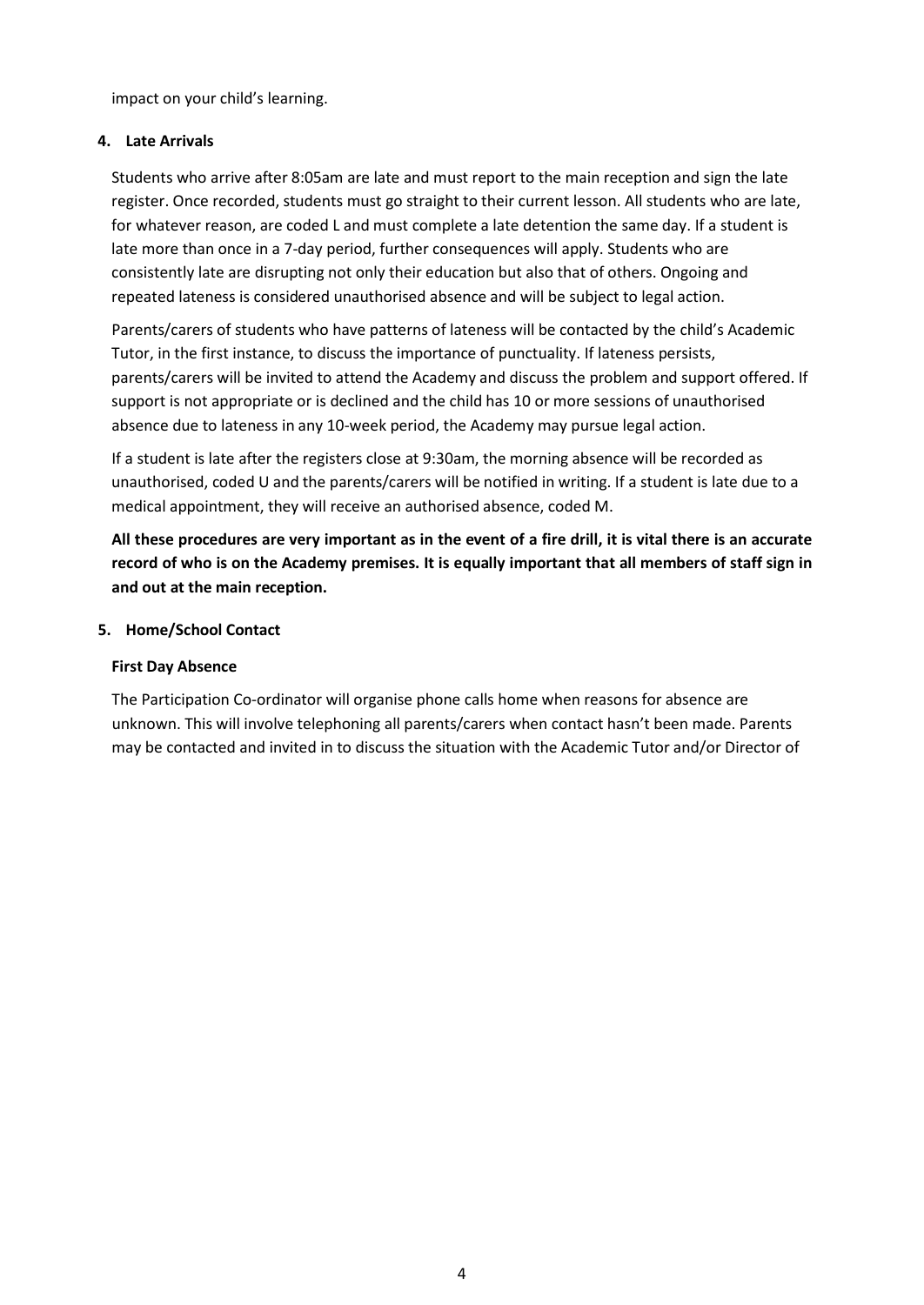Participation if absence persists. There will be occasions when Academy staff carry out a home visit when there are concerns about a student's attendance.

#### **Second Day Absence**

All unknown absence will be followed up by telephone by the Participation Co-ordinator. Home visits will occur if there are attendance concerns and parents invited in to discuss the situation.

#### **Third Day Absence**

After three or more consecutive days of absence, the Academy requires the parents/carers to provide evidence of illness. This can be in the form of a prescription, medical letter or appointment card. The absence will be recorded as unauthorised if this is not provided.

#### **If no contact has been established, child missing in education procedures need to be started.**

#### **10 sessions over two consecutive half terms (5 days) of unauthorized absent.**

We have a legal duty to report the absence of any pupil who is absent without explanation for 10 sessions over two consecutive half terms (5 days). If a child has not been seen and contact has not been established with the named parent/carer, then the local authority must be notified that the child is at risk of missing.

#### <span id="page-4-0"></span>**6. Attendance Concerns**

The attendance team meet weekly to discuss attendance concerns and punctuality. This information is shared with Heads of House, who then discuss them with the Academic Tutors in Pastoral Briefings. The attendance of students is tracked using the Academy's attendance protocol to ensure consistency between houses.

#### <span id="page-4-1"></span>**7. Long Term Absence**

Students who are long term absentees for whatever reason, often find returning to school problematic. There are both academic and social difficulties which students may need time to overcome. For some students this may involve a personalised re-integration programme. The programme will be devised by the House Leaders, with support from Head of House and the Director of Participation.

#### <span id="page-4-2"></span>**8. Holiday Absence**

Although some parents find themselves in difficult circumstances which require them to organise holidays in term time, King's Leadership Academy believes students should not miss school for this reason. Whilst we understand the difficulties parents/carers may have in organising holidays during the school holidays and the benefits to be had from term-time holidays, this type of absence is detrimental to a child's education. Parents/carers must inform the Academy in advance if they intend to take their child out of school for a holiday. This must be in writing addressed to the Principal and a letter will be sent home advising that the absence will be recorded as unauthorised and coded G. Please be mindful that unauthorised absence can result in legal action being taken. Pupils who are below target due to holidays in term time, are at risk of not graduating to the next year in the following September.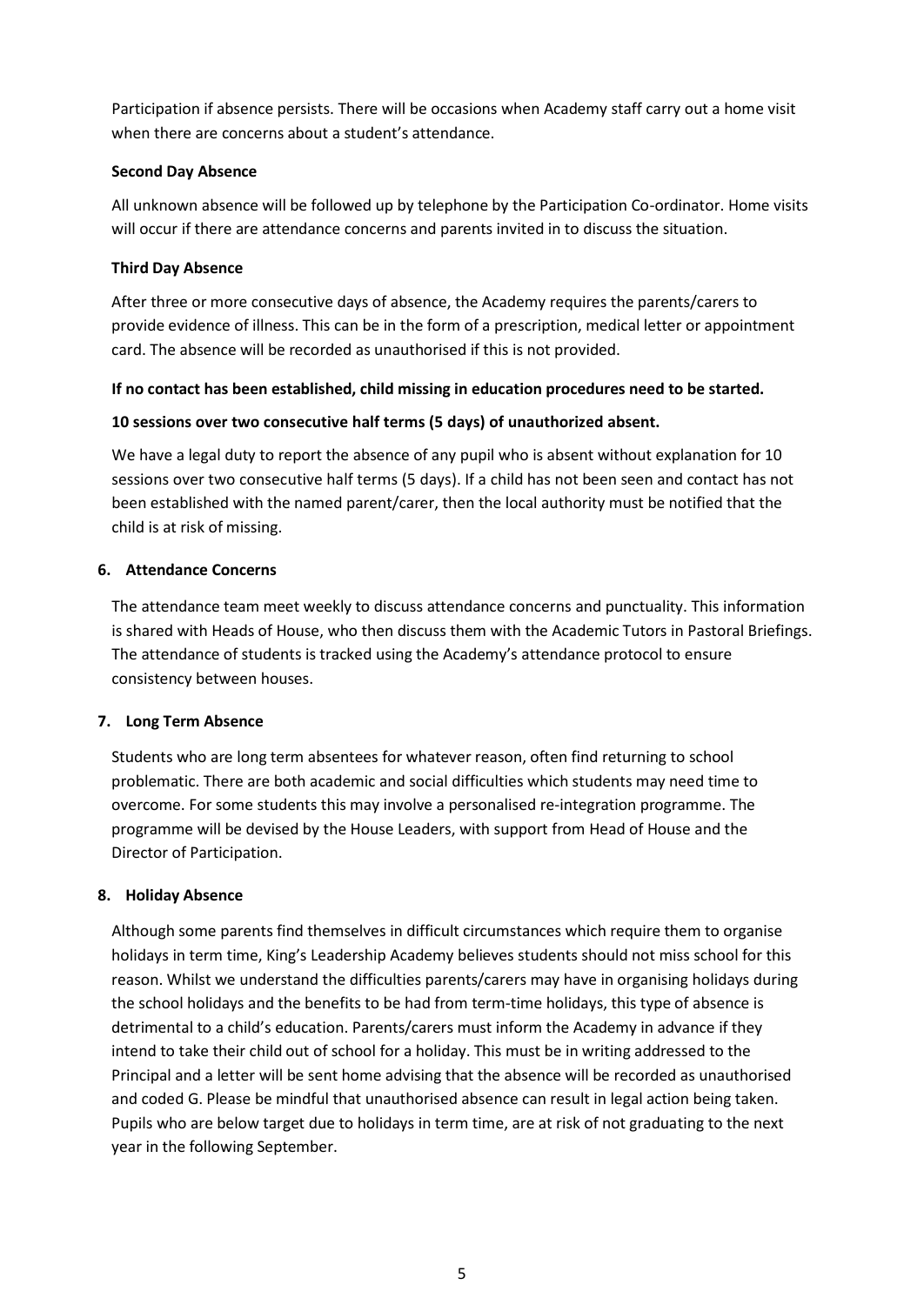#### <span id="page-5-0"></span>**9. Persistent Absence**

Students who are absent 10% or more of the time at school, for whatever reason, are defined as persistent absentees. All persistent absentee students and their parents are subject to an Attendance Plan or home school contract in order to improve their attendance.

#### <span id="page-5-1"></span>**10. Promoting good attendance – Rewards and Incentives**

Good attendance is acknowledged in assemblies and celebration events. Attendance is monitored weekly and students achieving above 97% are recognised and rewarded. The Academy's reward system recognises 100% attendance weekly, end of each Learning Cycle and at the end of the school year. Students are recognised with vouchers, fast track pass to Blackpool Pleasure Beach, and a 0% tax rate on their monarch statements. Postcards and/or certificates are issued each Learning Cycle to students achieving 100% attendance. Inter-house competitions also take place throughout the year.

#### <span id="page-5-2"></span>**11. Understanding types of absence**

Students are expected to attend school every day for the entire duration of the academic year, unless there is an exceptional reason for the absence. There are two main categories of absences:

- **Mulla** Authorised absence: This is when the Academy has accepted the explanation offered as satisfactory justification for the absence or given approval in advance for such absence. If no explanation is received, absences cannot be authorised.
- **I** Unauthorised absence: This is when the Academy has not received a reason for absence or has not approved a child's leave of absence from school after a parental request. Unauthorised absence can lead to legal action being taken. Truancy is dealt with seriously and sanctions will be enforced if a child is found to be truanting from the Academy.

The Academy can, if needed change an authorised absence to an unauthorised absence and vice versa if new information is presented. Any changes will be communicated to parents/carers. Examples of this include:

- **Mere a parent states a child is unwell but on return to school, there is evidence they have** been on holiday;
- **A child is absent for 3 or more days and medical evidence is requested but never received.**

Where a child has unauthorised absence, the Academy must enforce Bolton Local Authority's *Code of Conduct: Issuing penalty notices for unauthorised absence*

#### <span id="page-5-3"></span>**12. Study Leave**

We believe that students' needs are best met if they attend school every day in the school leading up to examinations. No study leave will be granted during this period, therefore, students will be expected to attend school as normal.

#### <span id="page-5-4"></span>**13. Teenage Pregnancy**

Support will be directed to keeping a student in school and wherever possible, her return to full time education as soon as possible after the birth. A student who becomes pregnant should be allowed no more than 18 weeks' authorised absence to cover the time immediately after the birth of the child. After that time, any absence should be treated as unauthorised.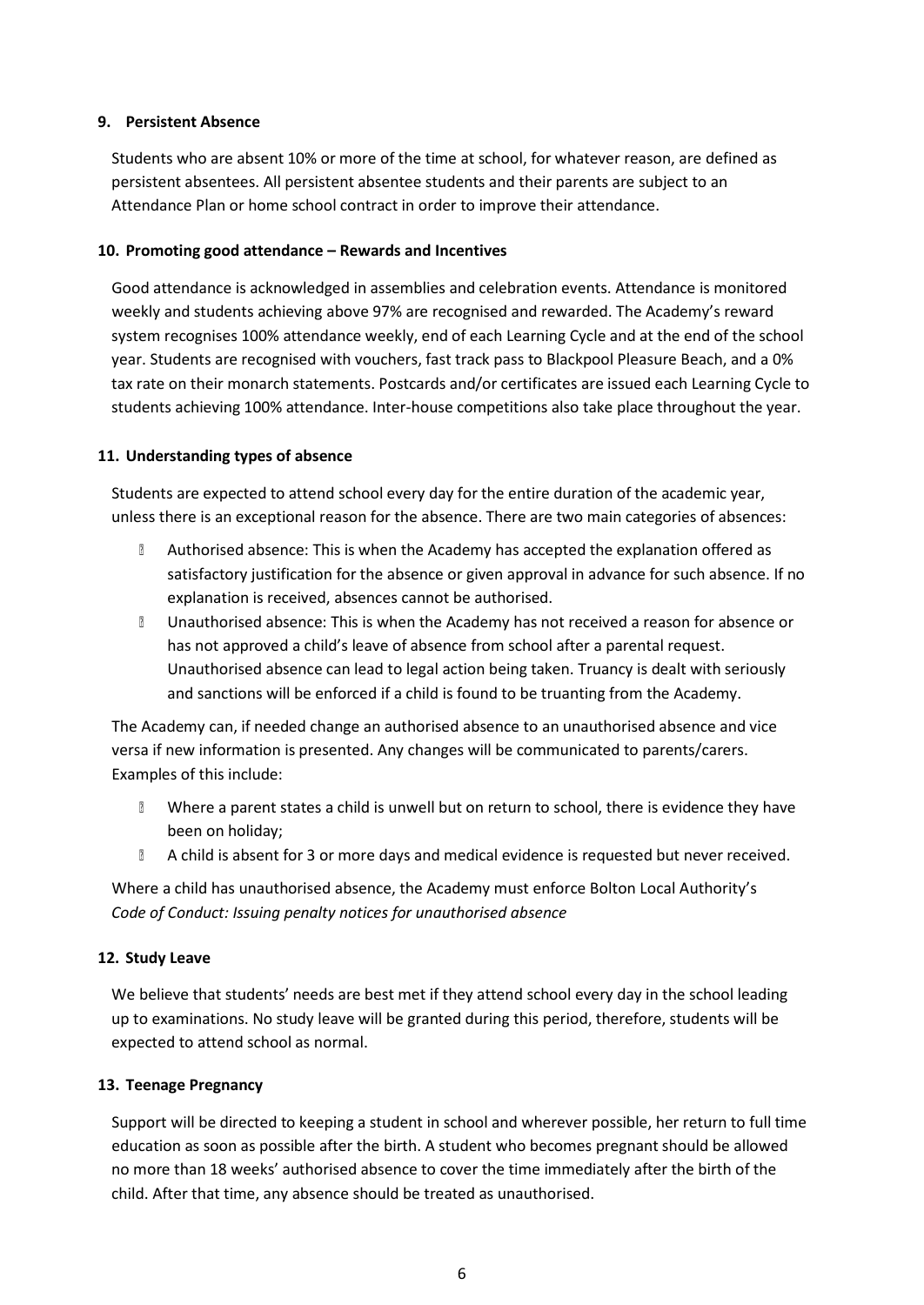#### <span id="page-6-0"></span>**14. Attendance Guidance for Parents/Carers**

At King's Leadership Academy, excellent attendance and punctuality is our aim for every student. 100% attendance maximises learning opportunities and parents/carers have a vital role in promoting good attitudes in attendance. Evidence shows that students who attend school regularly, make better progress both academically and socially. We ask support from parents/carers to:

- **Ensure that their children are present at every opportunity**
- **B** Arrive on time
- **E** Avoid allowing children to stay at home unnecessarily
- Avoid taking them out of school without authorisation

We monitor attendance closely and will follow up explained absence with parents/carers by telephone, letter or email. Where a student's attendance record reaches a concerning level, we will contact you to discuss ways in which the Academy can support you and your child. The expectation from the Academy is that all students will achieve 97% attendance or above throughout the year. The Academy perceives anything less than 97% attendance to be a concern and will contact the parents/carers to discuss ways in which the Academy can support you and your child.

The Academy attendance target of 97% is the minimum that we expect for all students. Every lesson counts and it is this commitment to learning that will have a positive impact on attainment and progress.

#### <span id="page-6-1"></span>**15. Reporting Absence**

#### **What to do if your child is ill?**

A child not attending school is considered a safeguarding matter. This is why information about the cause of any absence is always required daily. If your child is too ill to attend school, parents/carers must contact the Academy as soon as possible. Please give your child's name, the reason for absence and how long you expect the absence to last. You must contact us each morning, before 8:05 if your child is absent.

If no one is available to take your call, please leave a message. You may receive a call back from a member of staff requesting further information.

On your child's return following an absence, parents/carers must write a letter, signed by you, to the Academic Tutor stating the reason for absence. This does not mean an absence becomes authorised. The decision whether or not to authorise an absence will always rest with the Academy.

**Please note: If your child is not seen and contact has not been established with any of the named parents/carers, after three days of absence, the Academy is required to start child missing in education procedures. The Academy will make all the reasonable enquiries to establish contact with parents/carers and the child, including home visits and making enquiries to known friends and wider family.**

#### <span id="page-6-2"></span>**16. What to do if your child has an appointment?**

We ask that were possible, you make routine medical appointments and other appointments out of school hours. If this is not possible, we require notification in advance. Please provide a note from home and/or appointment letter/card to confirm the appointment. Your child should attend school before the appointment and return afterwards where possible. The absence will only be authorised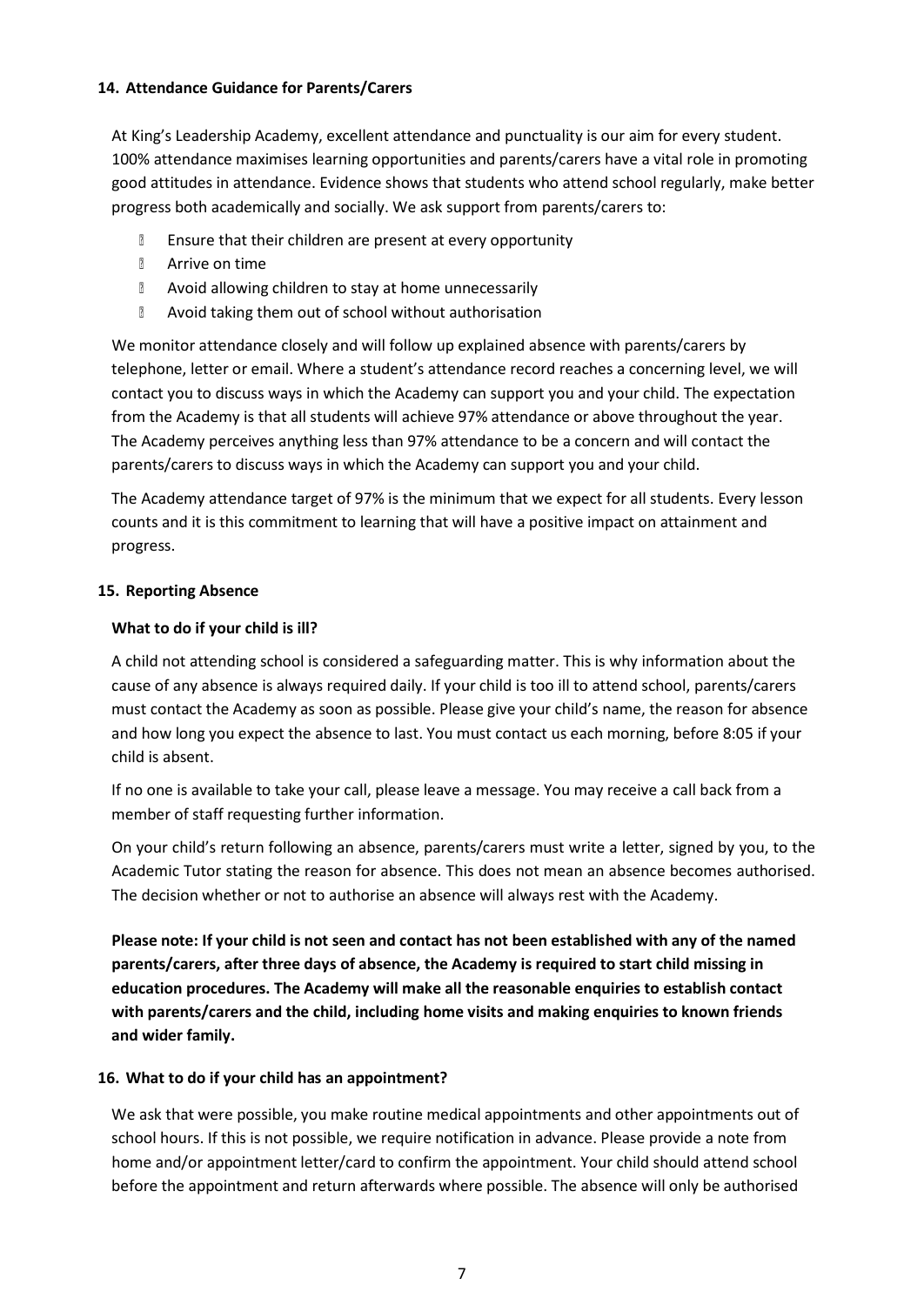for the duration of the appointment, including travel time.

#### <span id="page-7-0"></span>**17. Calls to parents/carers**

We take our safeguarding responsibility seriously. If the Participation Co-ordinator has received no reason for absence and a student is absence from House time (8:05-8:50) calls are made daily to the contact numbers the Academy holds on record. Calls are made on a daily basis, even where your child has been absent due to illness on previous days. We cannot assume your child is still ill unless you have notified us. We would not wish to put your child at risk by failing to contact you. Please ensure your child realises the importance of attending Aspire on time and getting their present mark. Parents/carers can also support the Academy by ensuring we hold up to date contact numbers.

#### <span id="page-7-1"></span>**18. Punctuality**

All students are expected to arrive at the Academy on time and be ready and punctual to lessons. This is a minimum expectation. Students should arrive for 8:00am. After this time, your child is late and will have to enter the Academy through the main reception where s/he will have to sign the late register. If a student is late, for whatever reason, they must make this time up. If they are repeatedly late, further action may be taken. We would be grateful for our support in ensuring that your child arrives on time.

#### <span id="page-7-2"></span>**19. Holidays in term time**

Family holidays should take place during the school holiday dates. These are published in advance of the next academic year. Please be mindful that absence due to holiday is not, and never has been, a parent's entitlement. This is breaking the law and the Academy cannot legally grant permission for this.

If holidays are taken in term time, parents/carers must inform the Academy in advance to take their child out of school for a holiday. This must be in writing addressed to the Principal. The absence will be unauthorised and legal action may be taken.

#### <span id="page-7-3"></span>**20. Leave of absence for other reasons**

Absence will not be authorised for reasons such as shopping, birthdays, day trips, etc. If parents/carers wish their child to be absent for other reasons, such as compassionate leave, special family occasions, or to participate in sport or musical competitions etc. application should be made in writing, in advance to the Director of Participation. It may be necessary for parents to apply for a performance license in such circumstances.

#### <span id="page-7-4"></span>**21. Persistent Absence**

Students who are absent 10% or more of the time at school, for whatever reason, are defined as persistent absentees. Absence for whatever reason disadvantages a child by creating gaps in his/her learning. Research shows these gaps affect attainment when attendance falls below 95%. The Academy monitors all absence thoroughly and the attendance data is shared with the Department for Education. If your child has persistent absence, both the parent/carer and the student will be subject to an Attendance Plan and/or home school contract to improve their attendance.